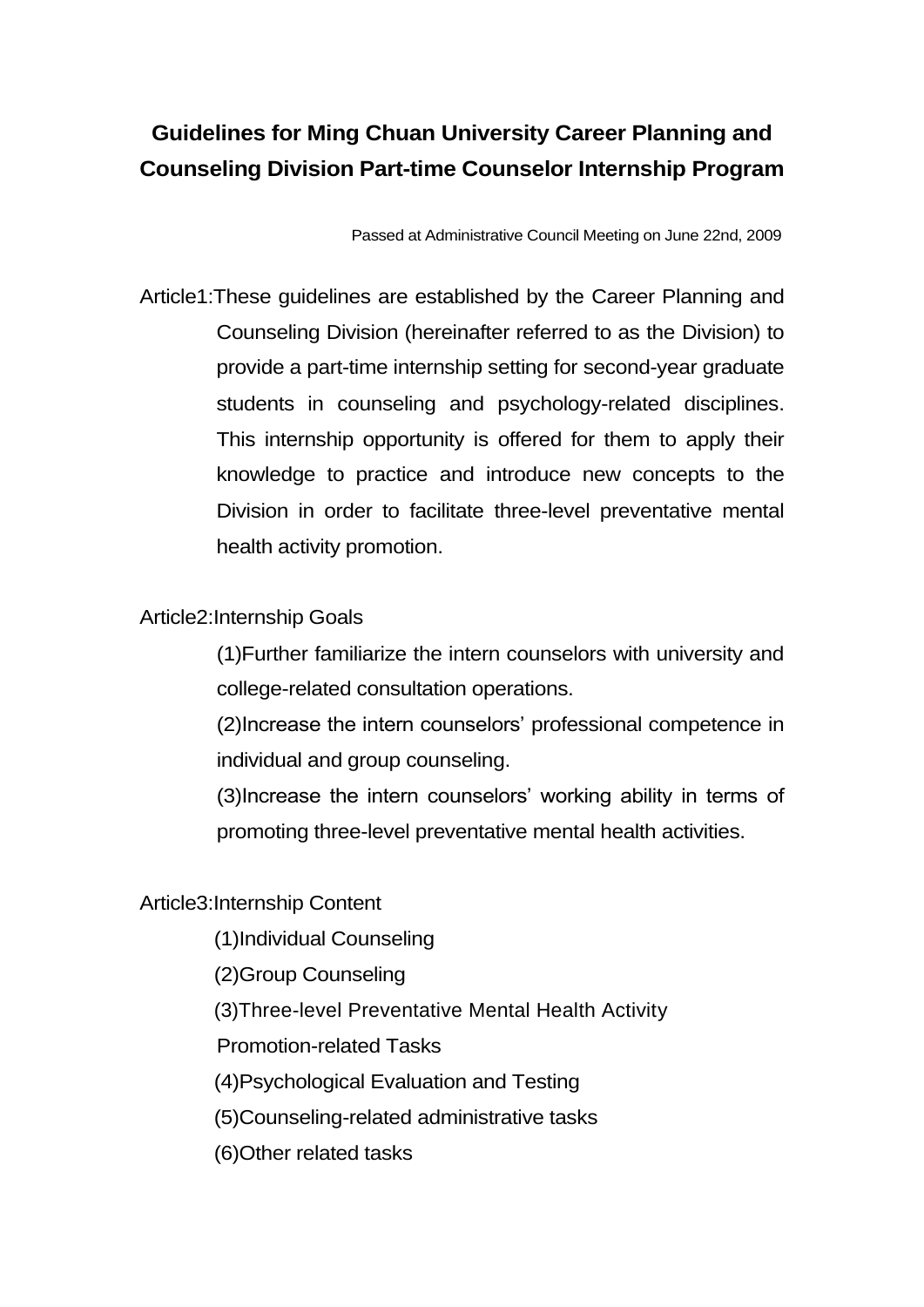#### Article4:Internship Period

The duration of an internship is one semester. In principle, the intern is required to spend 8 hours per week (two half days) on campus. Also, interns who take personal leave are required to make up uncompleted internship hours.

#### Article5:Supervision

The Division will assign a supervisor to each intern to conduct regular counseling and administration-related oversight each week.

#### Article6:Internship Record:

Intern Counselors are required to complete the following tasks on time:

(1)Internship Logs

(2)Logs of all Direct Services provided (Individual, group counseling, etc.)

(3)Final Overall Reflection Report

(4)Logs in relation to other internship tasks

#### Article7:Internship Certificate

Once the internship program is completed, the Division will issue an internship certificate based on internship content and time.

### Article8:Early Internship Contract Termination

During the internship program, if an intern cannot fulfill the expectations set by the Division or the internship program that is offered by the Division cannot meet intern's academic needs,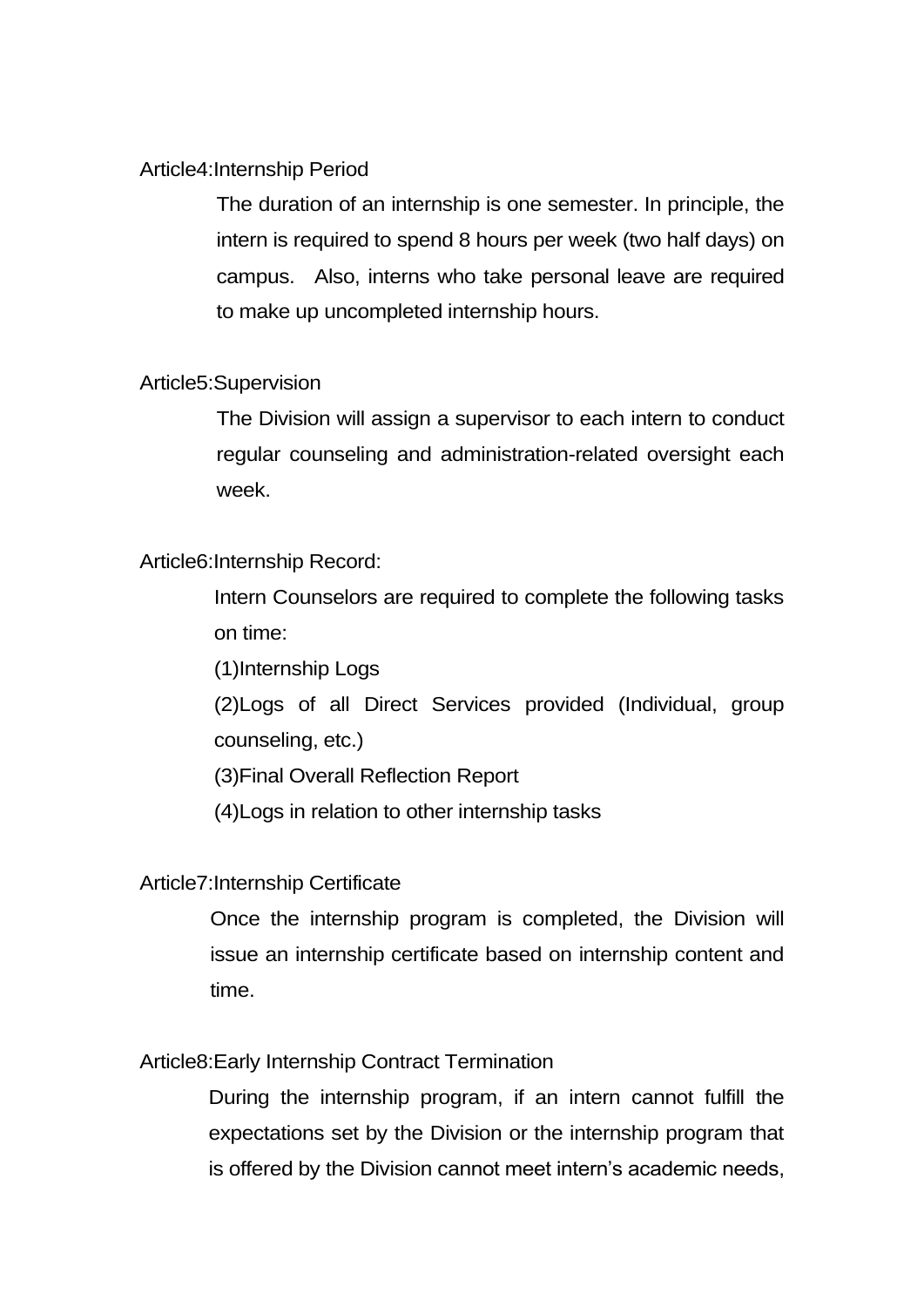both parties can negotiate to terminate the internship agreement. The Division will terminate the internship agreement and not issue an internship certificate if any of the following conditions exist.

(1)During the internship program, interns who exceed 15 percent absence of their total internship hours (144 hours) without any notice will be dismissed.

(2)During the internship program, interns who exceed 25 percent absence of their total internship hours (144 hours), with leave or not, will be dismissed.

(3)After review at a Division meeting, interns who violate ethical counseling practices, have poor working attitude problems or any serious misconduct will be dismissed.

Article9:Application and Review

(1)Applicants who plan to apply for the internship program are required to begin the application process approximately two months prior to the end of the first semester. Please submit the following documents to the Division: resume, autobiography, transcript, copy of student ID and internship proposal.

(2)The Division will process the document review and interviews for applicants. Applicants will receive their review results individually.

#### Article10:Division Restriction

In principle, the Division will not pay its interns any allowance during the internship.

Article11:Upon being passed by the Administrative Council and approved by the president, these procedures were announced